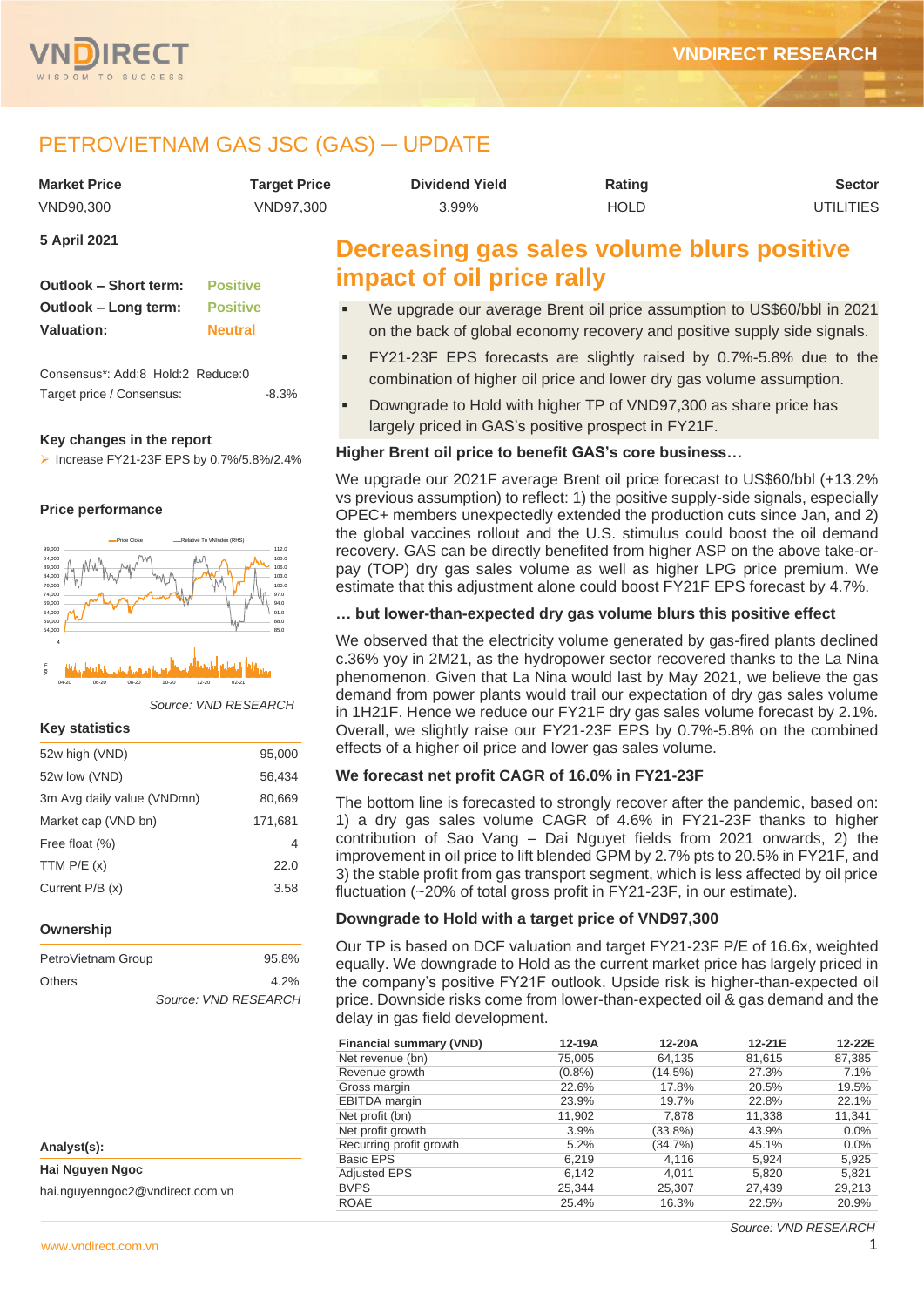

# **DECREASING GAS SALES VOLUME BLURS POSITIVE IMPACT OF OIL PRICE RALLY**

# **Higher Brent oil price assumption to benefit GAS's core business…**

We raise our 2021F average Brent oil price assumption to US\$60/bbl, up 13.2% from the previous forecast (US\$53/bbl) on the back of: 1) positive signals from the supply side, especially the repeated extension in OPEC+ production cuts and Saudi Arab's extra 1mbd cut since the January meeting, and 2) an expected rebound of global economy thanks to faster-than-expected vaccine rollouts progress and U.S. fiscal stimulus (More details in our recent sector report: [Stronger bounce back underway\)](https://www.vndirect.com.vn/cmsupload/beta/OG_SectorNote_20210319.pdf). News recently reported that OPEC+ has decided to gradually ease the production cuts by raising 350,000 mbd in each of May and June, and 400,000 mbd in July 2021 after the ministerial meeting on 1 April.

Accordingly, we assume the average Singapore FO price to move in the same direction as Brent price, averaging ~US\$343/tonne in 2021F. In addition, we also revise up our LPG price assumption to US\$535/tonne (+25.8% versus previous forecast) to reflect the stronger-than-expected recovery of LPG price since the beginning of 2021.

We note that GAS will be directly benefited from higher ASP on the above takeor-pay (TOP) dry gas sales volume as well as higher LPG price premium, while the benefit from higher ASP on the TOP volumes would transfer to the state budget. We estimate FY21F EPS to improve by 4.7% compared to our previous forecast due to higher oil price and LPG price assumption.





# **… but lower-than-expected dry gas volume could blur this positive effect**

In early-2021, the Ministry of Industry and Trade (MoIT) issued the Decision No. 3598/QD-BCT about the national power supply and operation plan in 2021, in which gas-based electricity volume is planned to reach 34,708m kWh in 2021, decreasing ~9% compared to that in 2020. This is a result of a significant recovery in the hydropower sector thanks to the La Nina phenomenon from November 2020 to May 2021 (according to the National Centre for Hydro-Meteorological Forecasting). In 2M21, EVN posted that hydropower sources mobilization surged 55.9% yoy, whilst thermal coal-based electricity volumes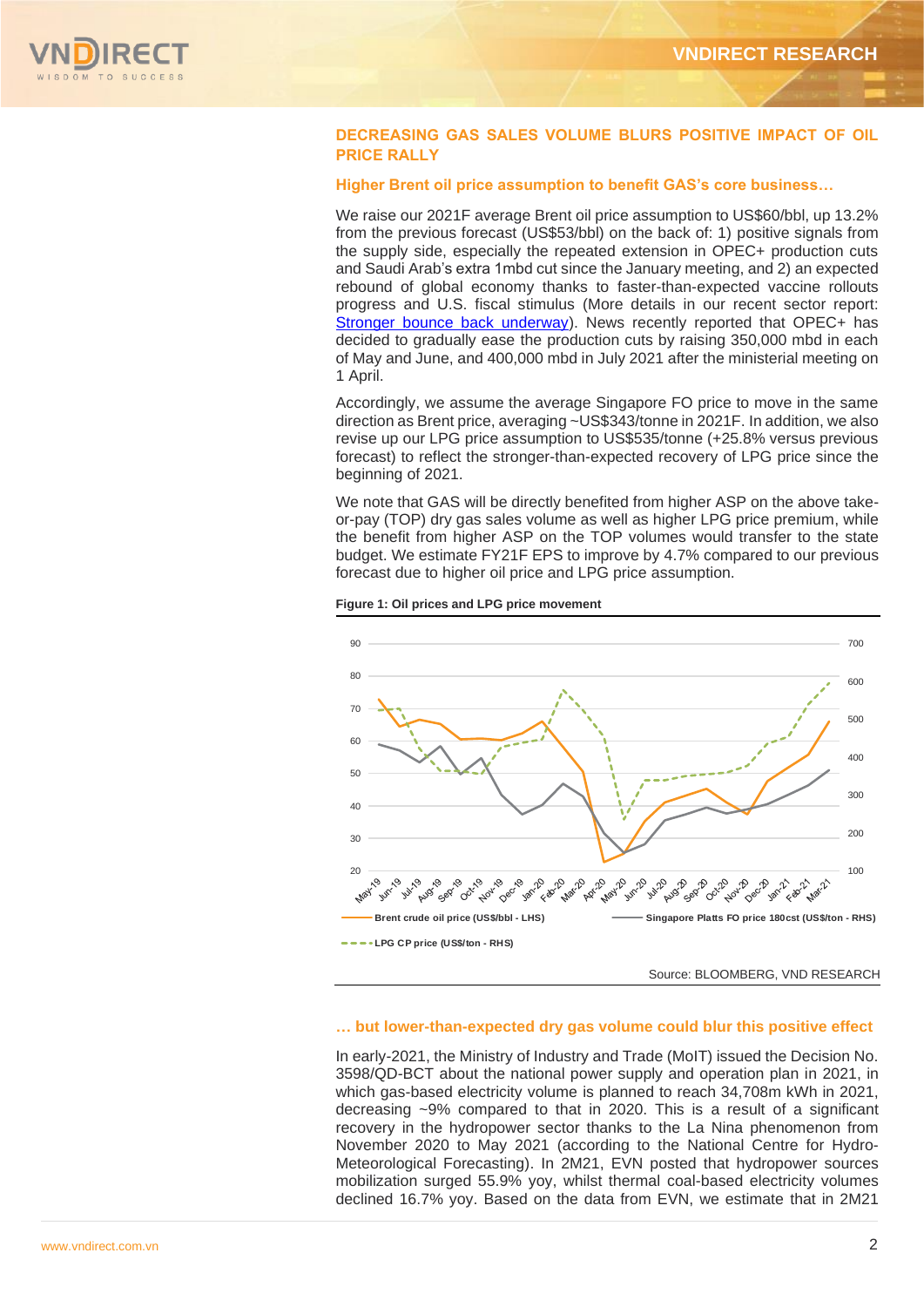gas-based electricity volume also fell ~36% yoy to 3,883m kWh, implying a weaker-than-expected gas demand from power plant customers.

These lead to our reduction in FY21F dry gas sales volume forecast by 2.1%. Overall, we slightly raise our FY21-23F EPS by 0.7%-5.8% on the combined effects of higher oil price assumption and lower FY21F dry gas volume forecast.

# **Forecast revision**

### **Figure 2: Forecast revision** Source: VND RESEARCH **Comments Unit: VNDbn Old New % change Old New % change Old New % change** Brent crude oil price (US\$/bbl) 53 60 13.2% 55 58 5.5% 58 58 Singapore FO price (US\$/tonne) 303 343 13.3% 315 332 5.5% 332 332 Dry gas volume (mcm) 9,547 9,350 -2.1% 9,450 9,450 10,154 10,154 We reduce FY21F dry gas volume forecast to reflect the lower-than-expected gas-based power mobilization in 1Q21 LPG CP price (US\$/tonne) 426 535 25.8% 434 546 25.8% 443 557 25.8% We also revise up our 2021F LPG price assumption to US\$535/tonne to reflect the stronger-than-expected recovery of LPG price since the beginning of 2021 Net revenue 78,760 81,615 3.6% 82,796 87,385 5.5% 93,552 97,407 4.1% We adjust the gas sales prices as well as LPG prices to reflect higher oil prices assumption COGS 62,183 64,846 4.3% 66,698 70,321 5.4% 75,307 78,560 4.3% Gross profit  $16,577$  16,769 1.2% 16,097 17,064 6.0% 18,245 18,847 3.3%  *Gross margin (%) 21.0% 20.5% -0.5% pts 19.4% 19.5% 0.1% pts 19.5% 19.3% -0.2% pts* Blended GPM contracted due to the higher 19.3% -0.2% pts contribution of LPG segment (the lowest margin segment) SG&A expenses 3,330 3,451 3.6% 3,501 3,695 5.6% 3,955 4,119 4.1% Adjusted in line with revenue Operating profit 13,247 13,318 0.5% 12,597 13,368 6.1% 14,290 14,728 3.1% Financial income 1,462 1,450 -0.8% 1,548 1,529 -1.3% 1,706 1,593 -6.6% Financial expenses 394 405 2.8% 516 534 3.5% 709 738 4.2% Pre-tax profit 14,318 14,394 0.5% 13,632 14,397 5.6% 15,290 15,621 2.2% Net profit 11,256 11,338 0.7% 10,716 11,341 5.8% 12,019 12,305 2.4% Basic EPS (VND) 5,881 5,924 0.7% 5,599 5,925 5.8% 6,280 6,429 2.4% **2021F 2022F 2023F** We raise our 2021F average Brent oil price assumptions to US\$60/bbl due to the expectations in global economic recovery and positive supply-side factors (OPEC+ extension production cuts through April). Consequently, 2021F Singapore FO price is expected to increase to the level of US\$343/tonne. We also revise up 2022F oil prices assumption to US\$58/bbl for Brent, in line with EIA forecast.

# **Downgrade to Hold with a target price of VND97,300**

We raise our FY21-23F EPS by 0.7%-5.8% on applying the latest assumption in oil prices and dry gas sales volume. And we also upgrade target P/E to 16.6x (P/E 5-yr mean) and reduce the stock beta from 1.3 to 1.2 (1-yr Bloomberg estimate) due to supports from the significant increase in oil prices (Brent oil: +25.2% YTD) and higher market liquidity, resulting in a higher target price of VND97,300. Our target price is based on DCF valuation and target FY21-23F P/E of 16.6x, weighted equally. We downgrade our rating from Add to Hold as market price has largely priced in the company's positive outlook in FY21F.

Upside risk is higher-than-expected oil price. Downside risks to our forecast come from the delay in vaccine rollout progress that could hamper the oil and gas demand recovery and the delay in gas field development.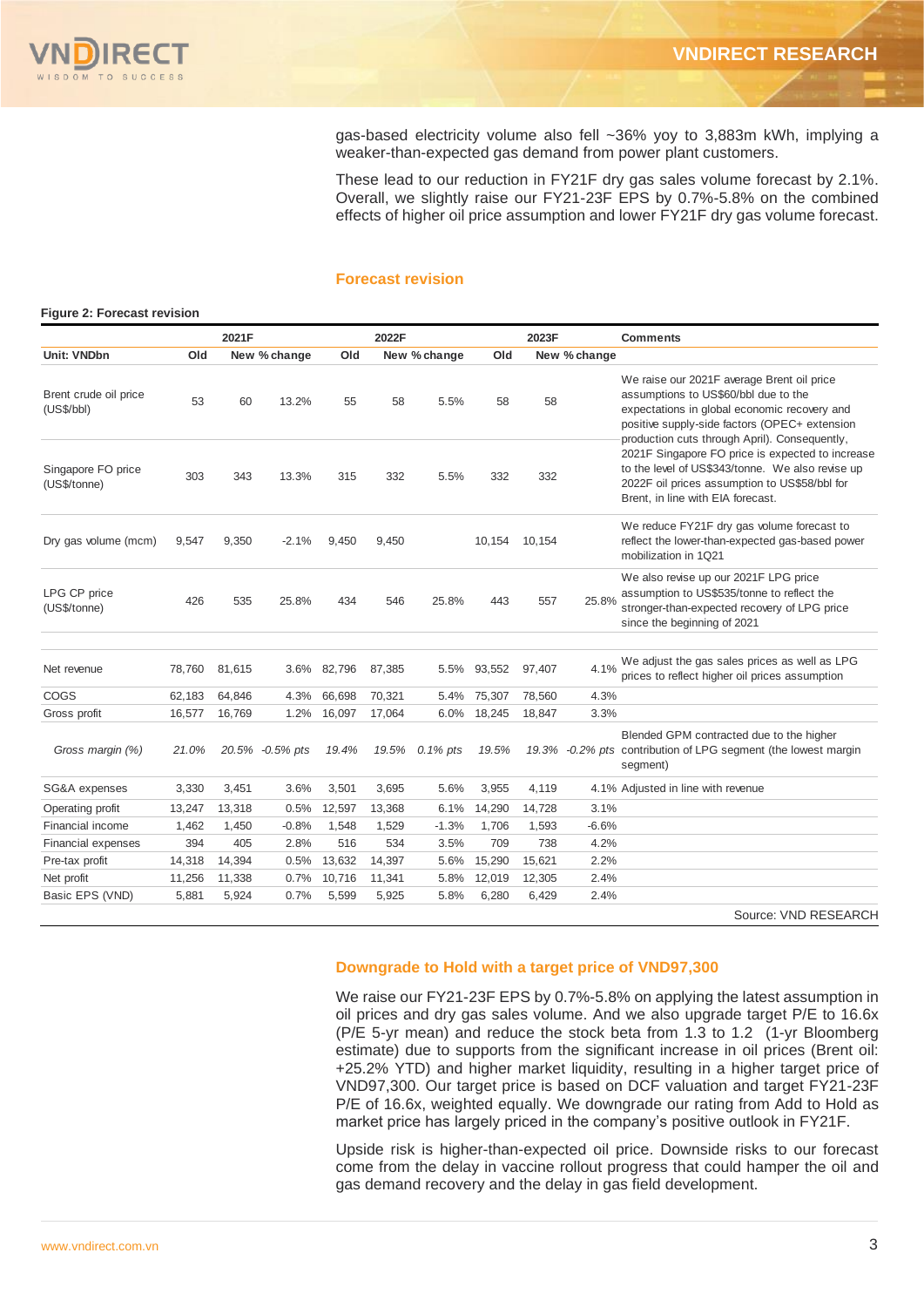

*We upgrade to use P/E 5-yr mean of 16.6x as our target P/E because we see that GAS's historical P/E fluctuated around this level during the end of 2018-2019 when Brent oil price moved in the range of US\$60- 70/bbl.*

**Figure 3: GAS's historical P/E from 2014 to date**



## **Figure 4: DCF Valuation - Summary of free cash flow (FCF)**

| <b>VNDbn</b>                               | Dec-20A   | Dec-21F   | Dec-22F   | Dec-23F   | Dec-24F   | Dec-25F    | Dec-30F    | Dec-35F    | <b>CAGR 20-35</b>    |
|--------------------------------------------|-----------|-----------|-----------|-----------|-----------|------------|------------|------------|----------------------|
| Net revenue                                | 64,135    | 81,615    | 87,385    | 97,407    | 108,579   | 117,265    | 156,139    | 185,273    | 7.3%                 |
| % growth y-o-y                             | $-14.5%$  | 27.3%     | 7.1%      | 11.5%     | 11.5%     | 8.0%       | 4.7%       | 2.8%       |                      |
| COGS & OPEX                                | (55, 441) | (68, 297) | (74, 016) | (82, 679) | (93, 861) | (101, 369) | (134, 974) | (160, 158) |                      |
| Unlevered profit / EBIT                    | 8.694     | 13,318    | 13,368    | 14,728    | 14,718    | 15,896     | 21,165     | 25,115     | 7.3%                 |
| Operating margin                           | 13.6%     | 16.3%     | 15.3%     | 15.1%     | 13.6%     | 13.6%      | 13.6%      | 13.6%      |                      |
| Effective tax rate                         | $-20.1%$  | $-20.1%$  | $-20.1%$  | $-20.1%$  | $-20.1%$  | $-20.1%$   | $-20.1%$   | $-20.1%$   |                      |
| EBIT * (1-Tax) or NOPAT                    | 10,438    | 15,989    | 16,050    | 17,683    | 17.671    | 19,085     | 25,411     | 30,153     | 7.3%                 |
| $+D&A$                                     | 2,554     | 3,912     | 4,503     | 5,329     | 5,830     | 6,356      | 8,447      | 10,026     |                      |
| % of revenue                               | 4.0%      | 4.8%      | 5.2%      | 5.5%      | 5.4%      | 5.4%       | 5.4%       | 5.4%       |                      |
| - CapEx                                    | (4, 174)  | (8, 392)  | (7, 166)  | (10, 410) | (7,766)   | (7, 548)   | (7,804)    | (5,468)    |                      |
| % of revenue                               | $-6.5%$   | $-10.3%$  | $-8.2%$   | $-10.7%$  | $-7.2%$   | $-6.4%$    | $-5.0%$    | $-3.0%$    |                      |
| $+ \Delta W C$                             | (1,405)   | (1,001)   | (290)     | (616)     | (1,001)   | (469)      | (625)      | (556)      |                      |
| % of revenue                               | $-2.2%$   | $-1.2%$   | $-0.3%$   | $-0.6%$   | $-0.9%$   | $-0.4%$    | $-0.4%$    | $-0.3%$    |                      |
| Interest and other financial activities, n | 1,307     | 1,077     | 1,029     | 893       | 972       | 1,169      | 1,482      | 1,759      |                      |
| % of revenue                               | 2.0%      | 1.3%      | 1.2%      | 0.9%      | 0.9%      | 1.0%       | 0.9%       | 0.9%       |                      |
| <b>UFCF</b>                                | 8,720     | 11,585    | 14,125    | 12,879    | 15,706    | 18,592     | 26,912     | 35,915     |                      |
|                                            |           |           |           |           |           |            |            |            | Source: VND RESEARCH |

| Cost of equity        |       |
|-----------------------|-------|
| <b>Risk Free Rate</b> | 3.0%  |
| <b>Beta</b>           | 1.2   |
| <b>Risk Premium</b>   | 11.0% |
| Cost of Equity        | 16.8% |

# **Figure 5: Cost of equity Figure 6: WACC and Long-term growth rate**

| <b>VNDbn</b>                 |                      |
|------------------------------|----------------------|
| <b>Equity Value</b>          | 167,471              |
| Debt                         | 2,981                |
| Cost of Debt                 | 7.0%                 |
| <b>Tax Rate</b>              | 20.1%                |
| <b>WACC</b>                  | 16.0%                |
| <b>Perpetual Growth Rate</b> | 1.7%                 |
|                              | Source: VND RESEARCH |

Source: VND RESEARCH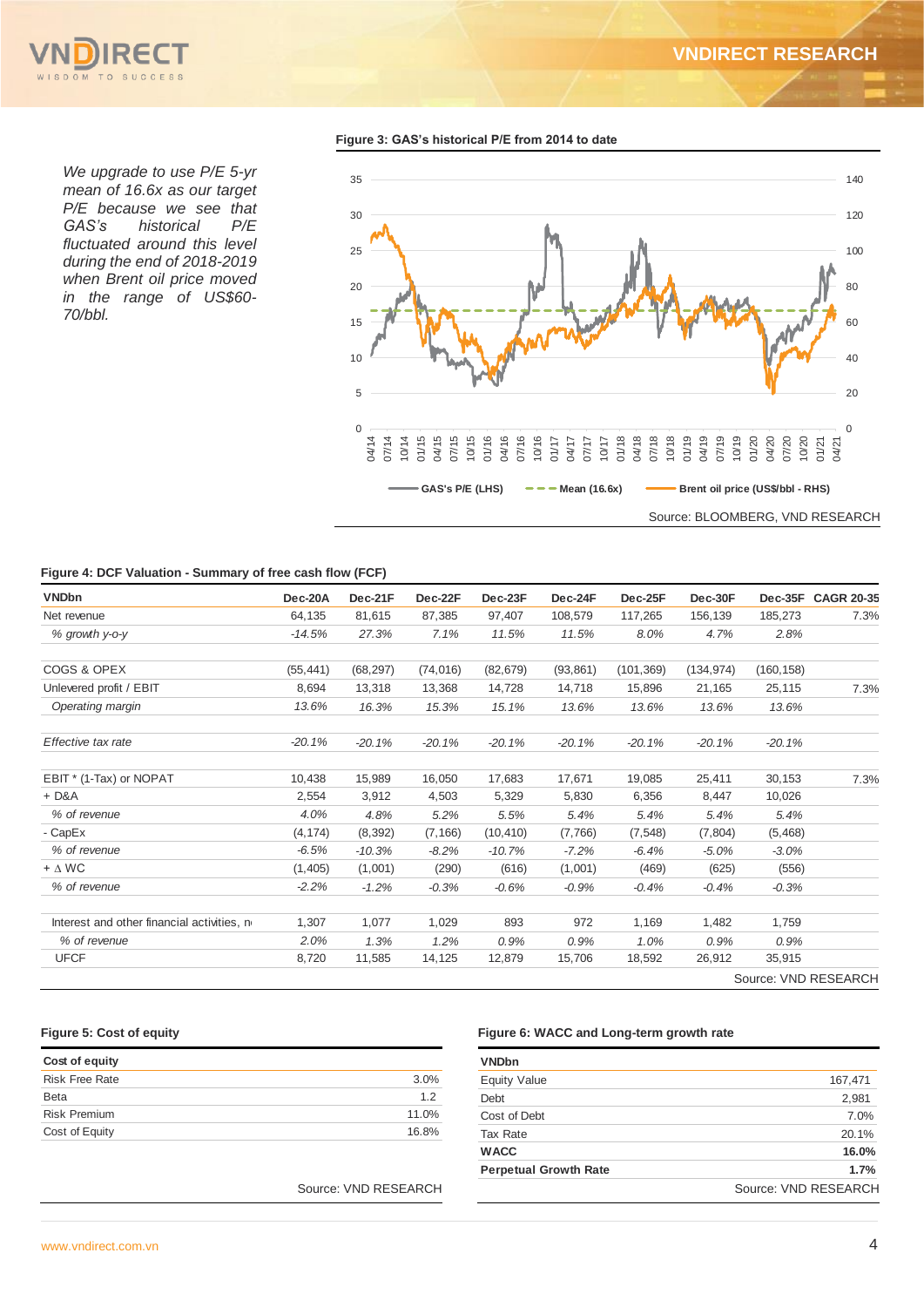# **Figure 7: Target price**

| Method                           | Implied share price (VND) | Weight (%) | Weighted share price<br>(VND) |
|----------------------------------|---------------------------|------------|-------------------------------|
| <b>DCF</b>                       | 93.514                    | 50%        | 46,757                        |
| $FY21-23F$ target $P/E$ of 16.6x | 101.141                   | 50%        | 50,571                        |
| <b>Blended value</b>             |                           |            | 97,328                        |
| Target price                     |                           |            | 97.300                        |
|                                  |                           |            | Source: VND RESEARCH          |

# **Figure 8: Sector comparison**

|                            | <b>Bloomberg</b> |             | <b>Share</b><br>Price   | <b>Target</b><br>Price | <b>Market</b><br>Cap (US\$ | P/E(x) |      | 3-yr EPS                                              |           | P/B(x)        | <b>ROE (%)</b> |           | <b>ROA (%)</b> |           |
|----------------------------|------------------|-------------|-------------------------|------------------------|----------------------------|--------|------|-------------------------------------------------------|-----------|---------------|----------------|-----------|----------------|-----------|
| Company                    | Ticker           | Recom.      | (local cur) (local cur) |                        | m)                         | FY21F  |      | FY22F CAGR (%)                                        |           | FY21F FY22F   | FY21F          | FY22F     | <b>FY21F</b>   | FY22F     |
| <b>PV GAS</b>              | <b>GAS VN</b>    | <b>HOLD</b> | 90.300                  | 97,300                 | 7,491                      | 15.2   | 15.2 | 16.0%                                                 | 3.3       | 3.1           | 22.5%          | 20.9%     | 16.9%          | 15.4%     |
| PTT PLC                    | PTT TB           | <b>NR</b>   | 41                      | <b>NA</b>              | 36,993                     | 11.2   | 10.4 | $0.0\%$                                               | 1.2       | 1.1           | 10.5%          | 10.6%     | 4.5%           | 4.5%      |
| China Gas Holdings         | 384 HK           | NR.         | 32                      | <b>NA</b>              | 21,184                     | 13.1   | 11.6 | 0.0%                                                  | 2.9       | $2.4^{\circ}$ | 23.3%          | 22.0%     | 9.4%           | 9.4%      |
| Petronas Gas Bhd           | PTG MK           | NR.         | 16                      | <b>NA</b>              | 7,533                      | 15.4   | 16.0 | 0.0%                                                  | 2.4       | 2.3           | 15.1%          | 14.3%     | 10.4%          | 10.4%     |
| Gail India                 | <b>GAIL IN</b>   | <b>NR</b>   | 140                     | <b>NA</b>              | 8,504                      | 8.6    | 8.1  | 0.0%                                                  | 1.2       | 1.1           | 12.7%          | 13.7%     | 9.9%           | 9.9%      |
| Toho Gas Ltd               | 9533 JP          | NR.         | 6.590                   | <b>NA</b>              | 6.302                      | 47.8   | 44.1 | 0.0%                                                  | <b>NA</b> | NA.           | 4.7%           | <b>NA</b> | <b>NA</b>      | <b>NA</b> |
| Indraprastha Gas           | <b>IGL IN</b>    | <b>NR</b>   | 526                     | <b>NA</b>              | 5,036                      | 24.7   | 21.6 | 0.0%                                                  | 4.9       | 4.1           | 21.5%          | 20.6%     | 25.9%          | 25.9%     |
| Average (all)              |                  |             |                         |                        | 13,292                     | 19.4   | 18.1 | 2.3%                                                  | 2.6       | $2.4^{\circ}$ | 15.8%          | 17.0%     | 12.9%          | 12.6%     |
| Average (excluding PV GAS) |                  |             |                         |                        | 14,258                     | 20.1   | 18.6 | 0.0%                                                  | 2.5       | $2.2^{\circ}$ | 14.6%          | 16.2%     | 12.0%          | 12.0%     |
|                            |                  |             |                         |                        |                            |        |      | Source: BLOOMBERG, VND RESEARCH (DATA AS AT 04 APRIL) |           |               |                |           |                |           |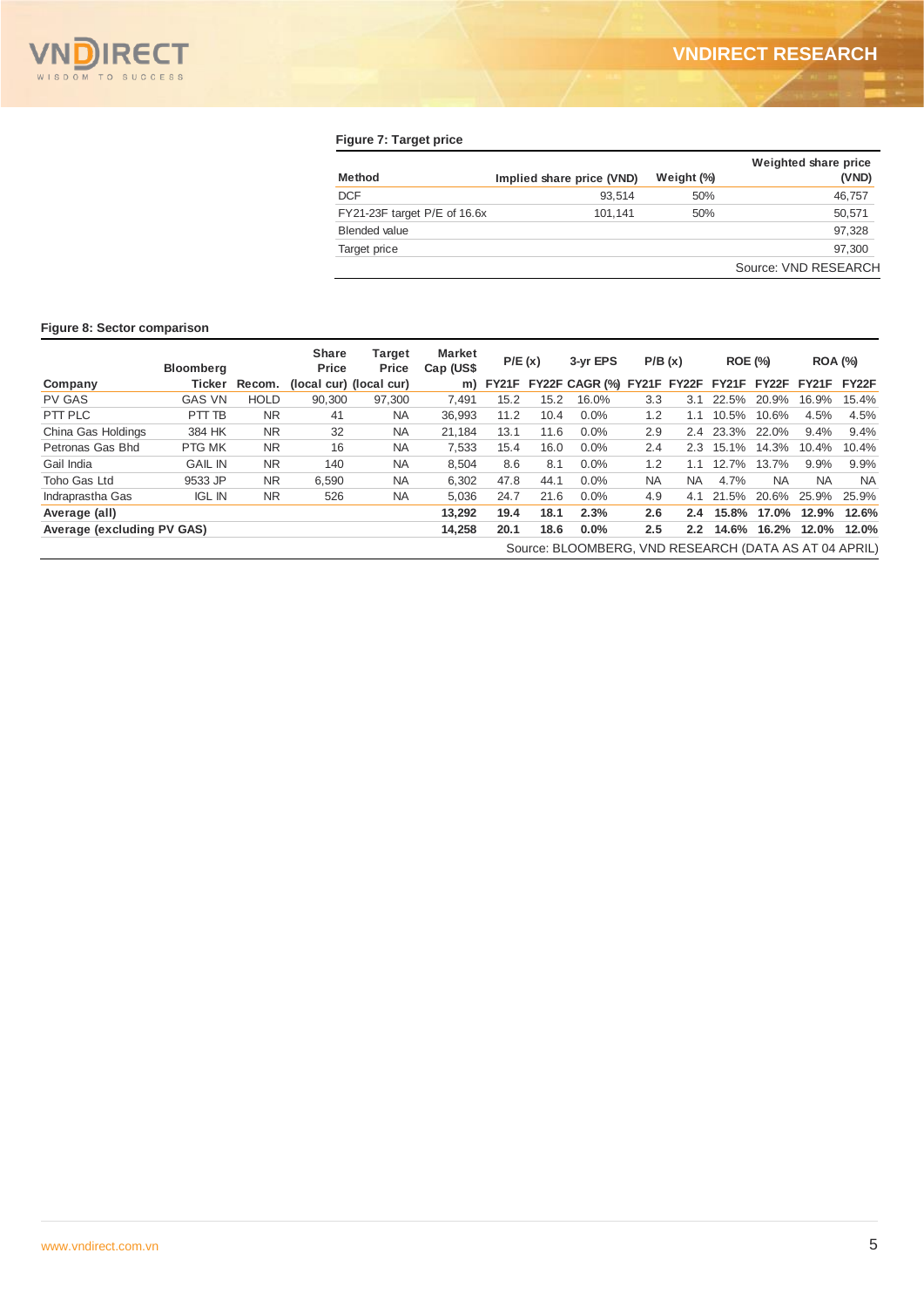### TO SUCCESS  $S<sub>D</sub>$ O M

### **Valuation**



### **Income statement**

| (VNDbn)                       | 12-20A    | 12-21E    | 12-22E    |
|-------------------------------|-----------|-----------|-----------|
| Net revenue                   | 64,135    | 81,615    | 87,385    |
| Cost of sales                 | (52, 729) | (64, 846) | (70, 321) |
| Gen & admin expenses          | (769)     | (979)     | (1,048)   |
| Selling expenses              | (1, 943)  | (2, 473)  | (2,647)   |
| <b>Operating profit</b>       | 8,694     | 13,318    | 13,368    |
| <b>Operating EBITDA</b>       | 11,248    | 17,229    | 17,871    |
| Depreciation and amortisation | (2, 554)  | (3,912)   | (4, 503)  |
| <b>Operating EBIT</b>         | 8,694     | 13,318    | 13,368    |
| Interest income               | 1,451     | 1,450     | 1,529     |
| Financial expense             | (169)     | (405)     | (534)     |
| Net other income              | 14        | 17        | 19        |
| Income from associates & JVs  | 11        | 14        | 15        |
| Pre-tax profit                | 10,001    | 14,394    | 14,397    |
| Tax expense                   | (2,006)   | (2,888)   | (2,888)   |
| Minority interest             | (117)     | (168)     | (168)     |
| Net profit                    | 7,878     | 11,338    | 11,341    |
| Adj. net profit to ordinary   | 7,878     | 11,338    | 11,341    |
| Ordinary dividends            | (6, 850)  | (7,656)   | (7,656)   |
| <b>Retained earnings</b>      | 1,028     | 3,683     | 3,685     |
|                               |           |           |           |

# **Balance sheet**

| (VNDbn)                               | 12-20A | 12-21E | 12-22E |
|---------------------------------------|--------|--------|--------|
| Cash and equivalents                  | 5,237  | 14,903 | 14,259 |
| Short term investments                | 21,613 | 12,968 | 15,562 |
| Accounts receivables                  | 10,239 | 12,149 | 13,008 |
| Inventories                           | 1,663  | 1,979  | 2,146  |
| Other current assets                  | 720    | 726    | 731    |
| <b>Total current assets</b>           | 39,472 | 42,725 | 45,706 |
| <b>Fixed assets</b>                   | 19,774 | 24,254 | 26,918 |
| <b>Total investments</b>              | 541    | 517    | 495    |
| Other long-term assets                | 3,421  | 3,421  | 3,421  |
| <b>Total assets</b>                   | 63,208 | 70,918 | 76,540 |
| Short-term debt                       | 1,017  | 1,640  | 1,606  |
| Accounts payable                      | 2,677  | 2,706  | 2,897  |
| Other current liabilities             | 6,055  | 6,634  | 7,218  |
| <b>Total current liabilities</b>      | 9,749  | 10,980 | 11,722 |
| Total long-term debt                  | 1,964  | 4,030  | 5,309  |
| Other liabilities                     | 1,996  | 2,495  | 2,869  |
| Share capital                         | 19,140 | 19,140 | 19,140 |
| Retained earnings reserve             | 10,029 | 12,409 | 14,103 |
| <b>Shareholders' equity</b>           | 48,436 | 52,517 | 55,912 |
| Minority interest                     | 1,064  | 896    | 728    |
| <b>Total liabilities &amp; equity</b> | 63,208 | 70.918 | 76.540 |



### **Cash flow statement**

| (VNDbn)                                     | 12-20A   | 12-21E   | 12-22E   |
|---------------------------------------------|----------|----------|----------|
| Pretax profit                               | 10,001   | 14,394   | 14,397   |
| Depreciation & amortisation                 | 2,554    | 3,912    | 4,503    |
| Tax paid                                    | (2,090)  | (2,888)  | (2,888)  |
| Other adjustments                           | (1,718)  | 6,641    | (4,756)  |
| Change in working capital                   | (1,405)  | (1,001)  | (290)    |
| Cash flow from operations                   | 7,342    | 21,059   | 10,966   |
| Capex                                       | (4, 174) | (8, 392) | (7, 166) |
| Proceeds from assets sales                  | 27       | 16       | 16       |
| <b>Others</b>                               | 4,246    | 1,951    | 1,951    |
| Other non-current assets changes            |          |          |          |
| Cash flow from investing activities         | 99       | (6, 425) | (5, 200) |
| New share issuance                          |          |          |          |
| Shares buyback                              |          |          |          |
| Net borrowings                              | 182      | 2,689    | 1,246    |
| Other financing cash flow                   | $\Omega$ | 0        | 0        |
| Dividends paid                              | (6, 850) | (7,656)  | (7,656)  |
| Cash flow from financing activities         | (6,668)  | (4, 967) | (6, 410) |
| Cash and equivalents at beginning of period | 4,476    | 5,237    | 14,903   |
| Total cash generated                        | 773      | 9,666    | (645)    |
| Cash and equivalents at the end of period   | 5,249    | 14,903   | 14,259   |

### **Key ratios**

|                         | 12-20A     | 12-21E | 12-22E |
|-------------------------|------------|--------|--------|
| <b>Dupont</b>           |            |        |        |
| Net profit margin       | 12.3%      | 13.9%  | 13.0%  |
| Asset turnover          | 1.02       | 1.22   | 1.19   |
| <b>ROAA</b>             | 12.6%      | 16.9%  | 15.4%  |
| Avg assets/avg equity   | 1.29       | 1.33   | 1.36   |
| <b>ROAE</b>             | 16.3%      | 22.5%  | 20.9%  |
| Efficiency              |            |        |        |
| Days account receivable | 58.4       | 54.3   | 54.3   |
| Days inventory          | 11.5       | 11.1   | 11.1   |
| Days creditor           | 18.6       | 15.2   | 15.0   |
| Fixed asset turnover    | 3.60       | 3.71   | 3.42   |
| <b>ROIC</b>             | 15.0%      | 19.2%  | 17.8%  |
| Liquidity               |            |        |        |
| Current ratio           | 4.0        | 3.9    | 3.9    |
| Quick ratio             | 3.9        | 3.7    | 3.7    |
| Cash ratio              | 2.8        | 2.5    | 2.5    |
| Cash cycle              | 51.4       | 50.2   | 50.4   |
| Growth rate (yoy)       |            |        |        |
| Revenue growth          | (14.5%)    | 27.3%  | 7.1%   |
| Operating profit growth | (36.3%)    | 53.2%  | 0.4%   |
| Net profit growth       | $(33.8\%)$ | 43.9%  | 0.0%   |
| EPS growth              | $(33.8\%)$ | 43.9%  | 0.0%   |

*Source: VND RESEARCH*